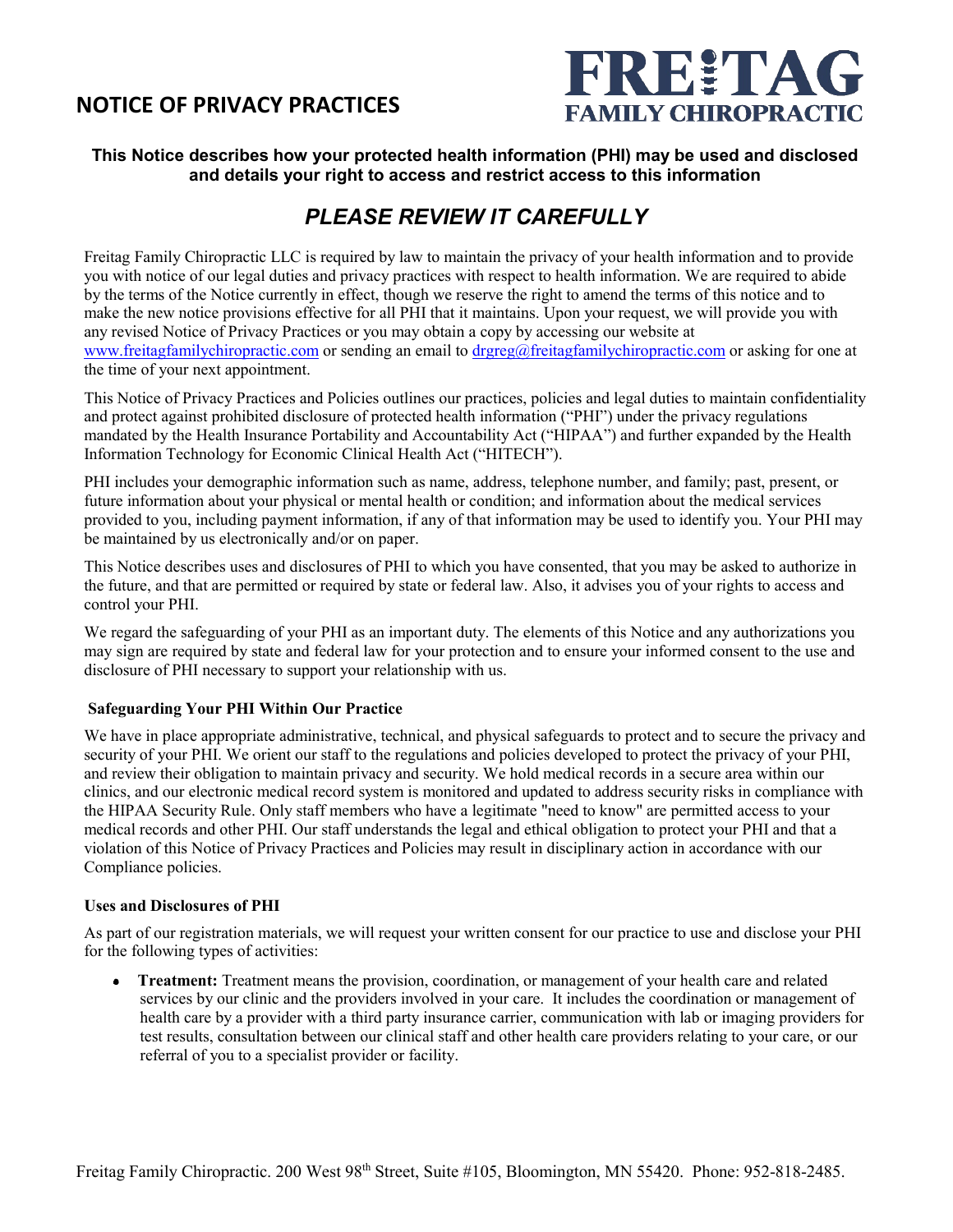- **Payment:** Payment means our activities to obtain reimbursement for the services provided to you, including billing, claims management, and collection activities. Payment also may include your insurance carrier's efforts in determining eligibility, claims processing, assessing medical necessity, and utilization review. Payment may also include activities carried out on our behalf by one or more of our collection agencies or agents in order to secure payment on delinquent bills.
- **Operations:** Health care operations mean the legitimate business activities of our practice. These activities may include quality assessment and improvement activities; fraud & abuse compliance; business planning  $\&$ development; and business management & general administrative activities.

#### **Electronic Exchange of PHI**

We may transfer your PHI to other treating health care providers electronically.

#### **Uses and Disclosures of PHI Based Upon Your Written Authorization**

Other uses and disclosures of your PHI will be made only with your specific written authorization. This allows you to request that we disclose limited PHI to specified individuals or companies for a defined purpose and timeframe. For example, you may wish to authorize disclosures to individuals who are not involved in treatment, payment, or health care operations, such as a family member or a school physical education program. If you wish us to make disclosures in these situations, we will ask you to sign an authorization allowing us to disclose this PHI to the designated parties.

#### **Uses and Disclosures of PHI Permitted or Required by Law**

In some circumstances, we may be legally bound to use or disclose your PHI without your consent or authorization. State and federal privacy law permit or require such use or disclosure regardless of your consent or authorization in certain situations, including, but not limited to:

- $\bullet$ **Emergencies:** If you are incapacitated and require emergency treatment, we will use and disclose your PHI to ensure you receive the necessary services. We will attempt to obtain your consent as soon as practical following your treatment.
- **Others Involved in Your Healthcare:** Upon your verbal authorization, we may disclose to a family member, close friend or other person you designate only that PHI that directly relates to that individual's involvement in your healthcare and treatment. We may also need to use PHI to notify a family member, personal representative or someone else responsible for your care of your location and general condition.
- **Communication Barriers:** If we try but cannot obtain your consent to use or disclose your PHI because of substantial communication barriers and your clinician, using his or her professional judgment, infers that you consent to the use or disclosure, or the physician determines that a limited disclosure is in your best interests, we may permit the use or disclosure.
- **Required by Law:** We may disclose your PHI to the extent that its use or disclosure is required by law. This disclosure will be made in compliance with the law and will be limited to the relevant requirements of the law.
- **Public Health/Regulatory Activities:** We may disclose your PHI to an authorized public health authority to  $\bullet$ prevent or control disease, injury, or disability or to comply with state child or adult abuse or neglect law. We are obligated to report suspicion of abuse and neglect to the appropriate regulatory agency.
- **Food and Drug Administration:** We may disclose your PHI to a person or company as required by the Food and Drug Administration to report adverse events, product defects or problems, biologic product deviations as well as to track product usage, enable product recalls, make repairs or replacements or to conduct postmarketing surveillance.
- **Health Oversight Activities:** We may disclose your PHI to a health oversight agency for audits, investigations, inspections, and other activities necessary for the appropriate oversight of the health care system and government benefit programs such as Medicare and Medicaid.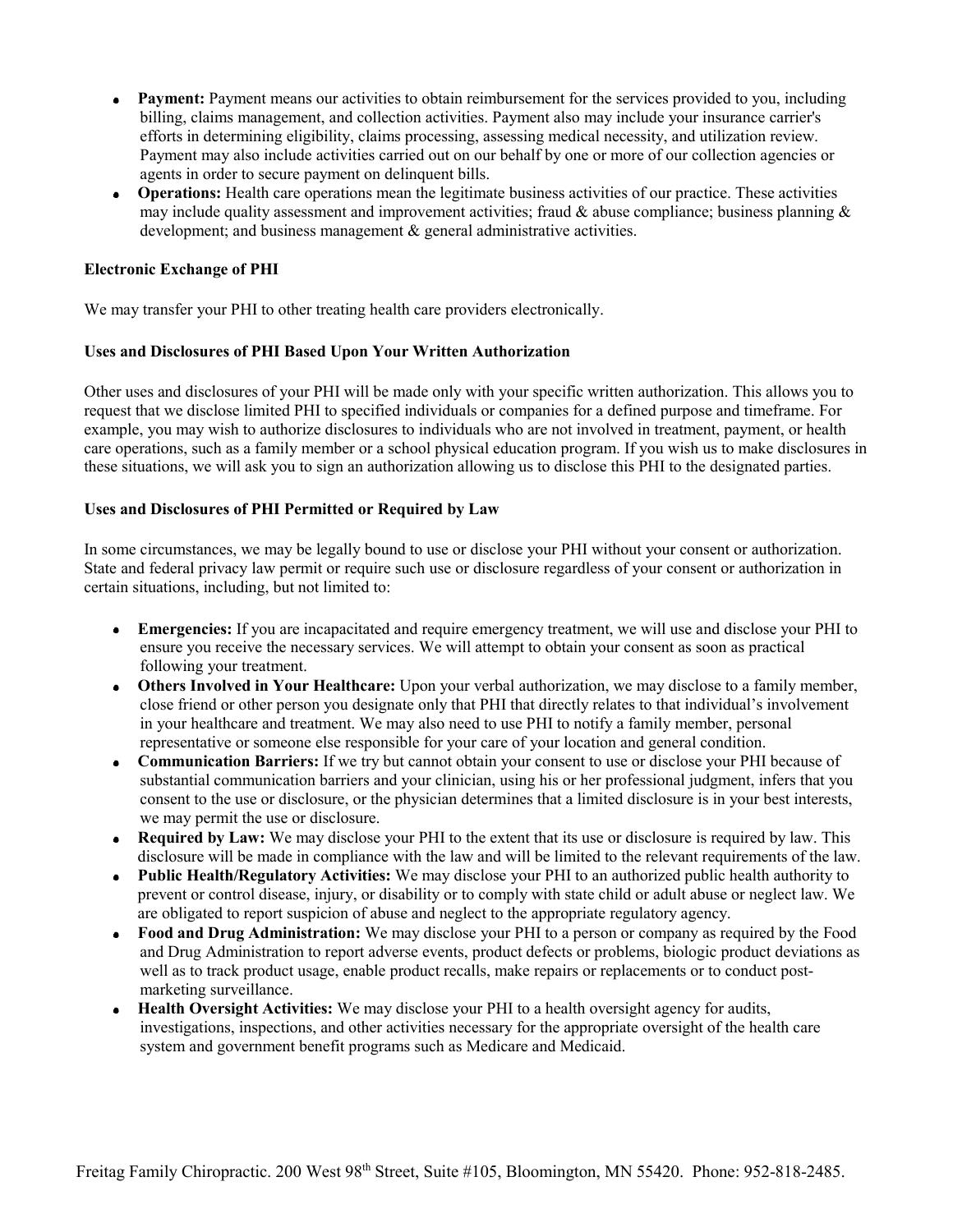- **Judicial and Administrative Proceedings:** We may only disclose your PHI in the course of any judicial or  $\bullet$ administrative proceeding in response to a court order expressly directing disclosure, or in accordance with specific statutory obligation compelling us to do so, or with your permission.
- **Law Enforcement Activities:** We may not disclose your PHI to a law enforcement officer for law  $\bullet$ enforcement purposes without court order, statutory obligation or patient authorization.
- **Coroners, Medical Examiners, Funeral Directors and Organ Donation Organizations:** We may disclose your PHI to a coroner or medical examiner for the purpose of identifying a deceased person, determining a cause of death, or other lawful duties. We also may disclose your PHI to enable a funeral director to carry out his or her lawful duties. PHI may also be disclosed to organ banks for cadaveric organ, eye, bone, tissue and other donation purposes.
- **Research:** Under certain circumstances, we may use and disclose medical information about you for research  $\bullet$ purposes. By performing research, we learn new and better ways to diagnose and treat conditions. For example, a research project may involve comparing the health and recovery of all patients who received one type of treatment to those who received another for the same condition. All such research projects, however, are subject to a special review and approval process. This process evaluates a proposed research project and its use of medical information, trying to balance the research needs with patients' need for privacy of their medical information. Before we use or disclose health information for research, the project will have been approved through this research approval process. In some cases, your authorization would be required. In other cases it may not, where the review process determines that the project creates no more than a minimal risk to privacy, obtaining your authorization would not be practical and the researchers show they have a plan to protect the information from any improper use or disclosure. And if a research project can be done using medical data from which all the information that identifies you (such as your name, social security number and medical record number) has been removed, we may use or release the data without special approval. We also may use or release data for research with a few identifiers retained—dates of birth, admission and treatment, and general information about the area where you live (not your address), without special approval. However, in this case we will have those who receive the data sign an agreement to appropriately protect it. In the event that you participate in a research project that involves treatment, your right to access health information related to that treatment may be denied during the research project so that the integrity of the research can be preserved. Your right to access the information will be reinstated upon completion of the researchproject.
- **Serious Threats to Health or Safety:** We may disclose your PHI to prevent or lessen a serious and imminent threat to the health or safety of a person or the public.
- **Military Activity and National Security:** We may disclose the PHI of members of the armed forces for activities deemed necessary by appropriate military command authorities to assure proper execution of the military mission. We also may disclose your PHI to certain federal officials for lawful intelligence and other national security activities.
- **Worker's Compensation:** We may disclose your PHI as authorized to comply with worker's compensation  $\bullet$ law.
- **US Department of Health and Human Services:** We must disclose your PHI to you upon request and to the Secretary of the United States Department of Health & Human Services to investigate or determine our compliance with the privacy laws.
- **Disaster Relief Activities:** We may disclose your PHI to local, state or federal agencies engaged in disaster relief and to private disaster relief assistance organizations (such as the Red Cross if authorized to assist in disaster relief efforts).

#### **Your Rights Regarding PHI**

- **Right to Request Restriction of Uses and Disclosures:** You have the right to request that we not use or disclose any part of your PHI unless it is a use or disclosure required by law. Please advise us of the specific PHI you wish restricted and the individual(s) who should not receive the restricted PHI. We are not required to agree to your restriction request, with one exception\*, but if we do agree to the request, we will not use or disclose the restricted PHI unless it is necessary for emergency treatment. In that case, we will ask that the recipient not further use or disclose the restricted PHI.
	- \* If you request that access be restricted to your PHI for services for which you have fully paid yourself out-ofpocket and not be made available to your insurance carrier, we must agree to your request.